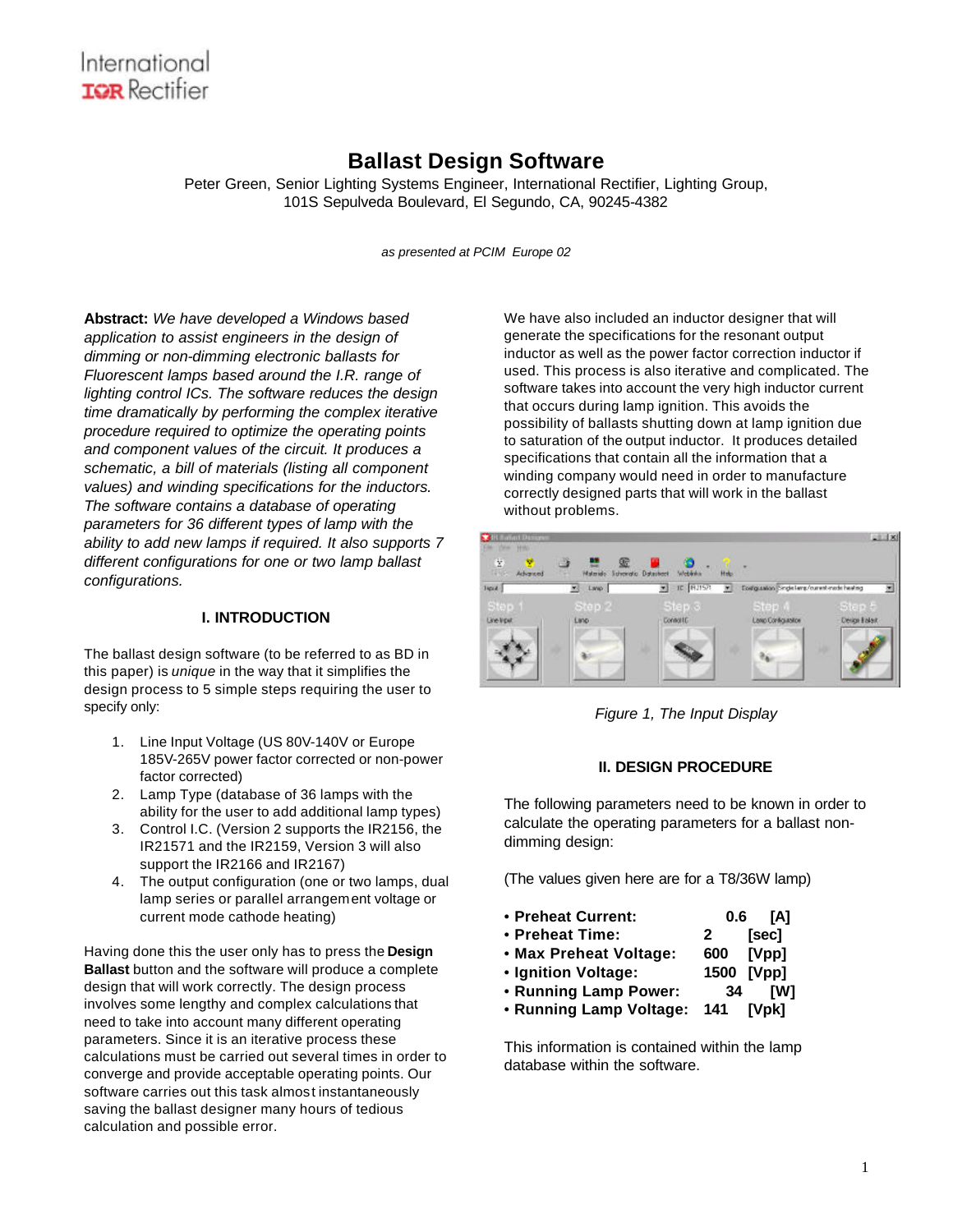In a dimmable design these additional parameters are also needed:

- **Lamp Power @ 2%: 1 [W]**
- • **Lamp Voltage @ 2%: 215 [Vpk]**
- • **Min. Cathode Heating Current: 0.35 [A]**

(The minimum power is required whatever minimum light output is required)

The BD software uses a simplified model to design the output stage.



*Figure 2, Output stage simplified model*

A high performance ballast should provide the lamp with preheat current in the cathodes for a specified time to bring them to the correct temperature before ignition. During the preheat time the lamp voltage has to be low enough to ensure that ignition will not occur prematurely. At the end of preheat a high voltage is required to ignite the lamp and from then on the required current should be supplied to the lamp for operation at the correct power. These requirements are satisfied by changing the frequency of the input voltage and properly selecting; Vin, L and C. For preheat and ignition, the lamp is not conducting and the circuit is reduced to a series L-C. During running, the lamp is conducting and the circuit is an L in series with a parallel R-C. The BD uses the transfer functions for each mode of operation in an iterative process to determine the optimum values for L and C and to calculate the operating frequencies. It is essential to choose the best possible L and C values to optimize the design of the ballast.



*Figure 3, Transfer function of RCL circuit with typical operating points.*

From this basic model we have extrapolated formulae to calculate the preheat frequency and voltage:

$$
f_{ph} = \frac{I_{ph}}{2pCV_{ph}} \text{ [Hz]}
$$
 (1)

$$
V_{ph} = -\frac{2V_{in}}{P} + \sqrt{\left(\frac{2V_{in}}{P}\right)^2 + \frac{L}{C}I_{ph}^2}
$$
 (2)

where,

| $V_{\scriptscriptstyle in}$ | $=$ | Input square-wave peak to peak voltage [Volts]       |
|-----------------------------|-----|------------------------------------------------------|
|                             |     | $V_{ph}$ = Lamp preheat peak-to-peak voltage [Volts] |
|                             |     | $I_{ph}$ = Filament preheat RMS current [Amps]       |
| L                           |     | $=$ Output stage inductor [Henries]                  |
| $\mathcal{C}$               | $=$ | Output stage capacitor [Farads]                      |

These equations take account only of the fundamental frequency of the square wave produced by the half bridge switches. Harmonics that exist at higher frequencies are assumed to have a negligible effect. Experimental results have confirmed that this assumption does not produce inaccurate results. The above formulae are used to determine the preheat requirements in a ballast that used *current mode*  preheating which is the simplest approach. Some lamps require additional windings from the inductor or an additional transformer to provide the cathode heating because it is not possible to provide the correct current using values of L and C that are suitable for the running requirements of the lamp. The BD software uses a different method of approximation if such a configuration is selected. A configuration that relies on auxiliary windings from the inductor to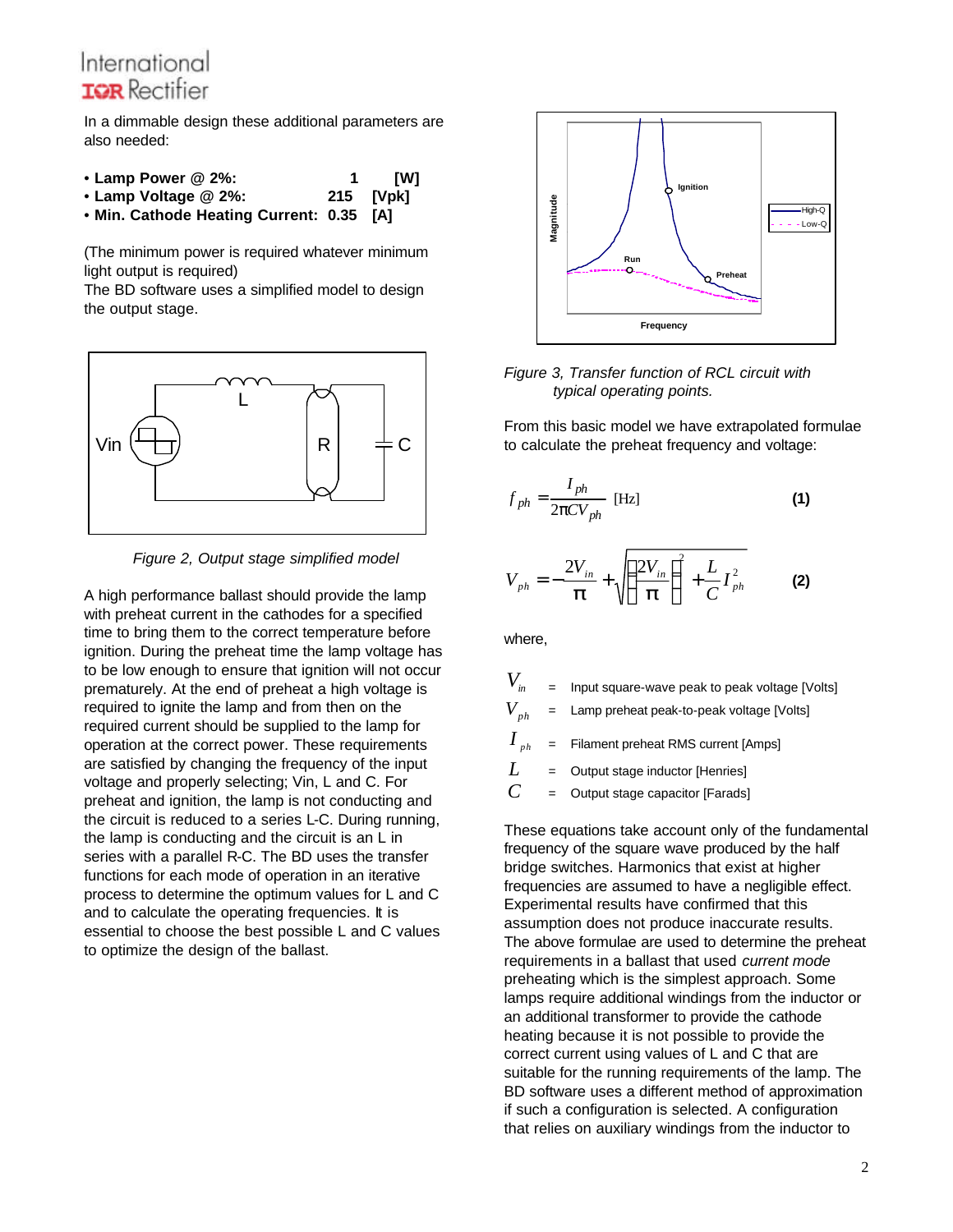provide the preheat is termed *voltage mode*. This term does not imply that such a method would provide a constant voltage at the cathodes.

During ignition the frequency for a given ignition voltage is calculated using (3), since the lamp is still an open circuit.

$$
f_{ign} = \frac{1}{2p} \sqrt{\frac{1 + \frac{\frac{4}{p}V_{in}}{V_{ign}}}{LC}}
$$
 [Hz] (3)

where,

$$
V_{ign} = \text{Lamp ignition peak to peak voltage [Volts]}
$$

The associated ignition current amplitude flowing in the circuit that determines the maximum current ratings for the inductor L and the half bridge MOSFETs, becomes:

$$
I_{ign} = f_{ign}CV_{ign}2\boldsymbol{p}
$$
 (4)

The software uses this current to design an inductor that will not saturate during ignition. This is important since otherwise the ballast would shut down at ignition.

Once the lamp has ignited the R in the model must be included in the equation so the following formula is used for calculating the running frequency:



where R has been assumed to be the linearized lamp resistance determined from the lamp running power and voltage at a single operating point:

$$
R = \frac{V_{run}^2}{2 P_{run}} \qquad \text{[Ohms]} \tag{6}
$$

where,

$$
P_{run} = \text{Lamp running power [Watts]}
$$
  

$$
V_{run} = \text{Lamp peak running voltage [Volts]}
$$

When calculating the design parameters for a dimming ballast the BD software also utilizes the equation used to determine the running frequency at maximum output, to determine the operating frequency at minimum output. The lamp database contains the measured lamp voltage and power for each lamp type at 2% light output.

$$
[Hz]
$$
 (7)

An additional equation is used to calculate the cathode heating current at minimum output,

$$
f_{\%} = \frac{1}{2p} \sqrt{\frac{1}{LC} - \frac{32P_{\%}^2}{C^2 V_{\%}^4} + \sqrt{\left[\frac{1}{LC} - \frac{32P_{\%}^2}{C^2 V_{\%}^4}\right]^2 - \frac{1 - \left(\frac{4Vin}{V_{\%}p}\right)^2}{L^2 C^2}}}
$$
(8)

Using the above series of equations, the software is carry out calculations very rapidly and determine

$$
I_{\text{Cath2\%}} = \frac{V_{2\%} f_{2\%} \mathbf{p} C}{\sqrt{2}}
$$

whether an acceptable result is obtained. If not it will iterate the values of L and C until correct results are achieved.

Naturally the values of resistors and capacitors used for programming the frequencies and other operating parameters for the ballast control IC are calculated directly using the formulae that have been published in the data sheets for each part. These are directly calculated from the frequencies that the software has determined are correct for the L and C selected and the operating parameters of the system.

#### **III. Simple Operation**

When the BD software in simple mode, the user will never see any parameters or calculated results. At the end only a schematic with a bill of materials and specifications for the output inductor and power factor correction inductor are produced. This allows users to obtain the information needed to construct a ballast without being involved in or needing to understand the complex process of design.

#### **IV. Advanced Operation**

The BD software also has advanced options that allow the designer to adjust the parameters or fix the values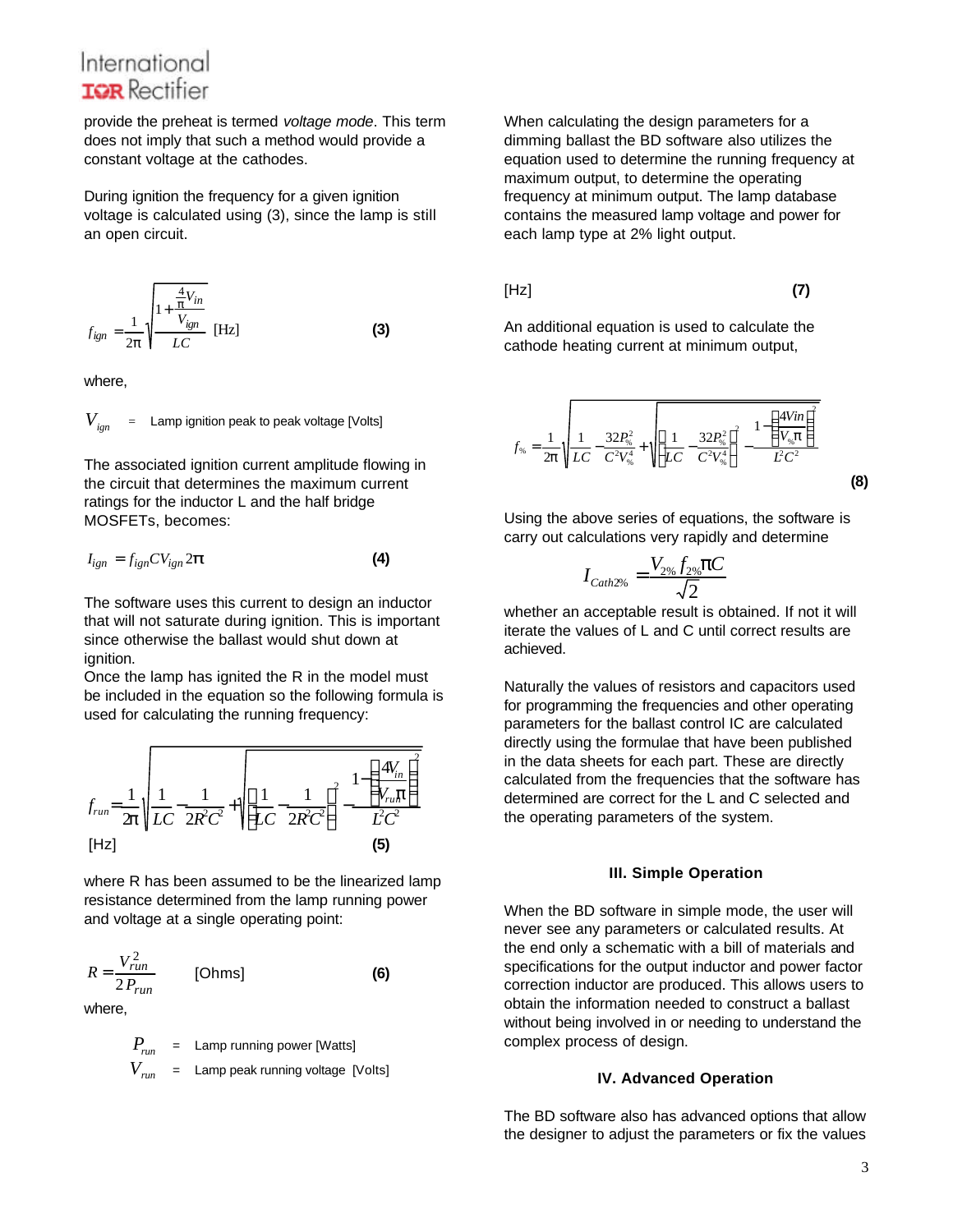of the output inductor and capacitor. Having done this the software will then recalculate the operating points and component values required based around these values. The user will see a graphical display showing the preheat, ignition and running frequencies (for dimming designs the maximum and minimum frequencies are given) of the system and they will be able to see if these are acceptable. The calculated parameters can also be displayed and the user is able to adjust them and then recalculate should they wish to experiment with possible values of L and C other than those provided by the software. It is also possible to adjust the other operating parameters to find out what the effect would be if something were to be altered.



*Figure 4, Advanced Display*

#### **V. Power Factor Correction**

The BD software will also calculate the value of the inductor used in a design that employs an active power factor correction front end based on a critical conduction mode boost regulator. The current version of the software (V2) supports only the IR2156, IR21571 and IR2159, which do not have built in power factor control. They specify an industry standard controller in the bill of materials and show this in the schematic. The new ICs the IR2166 and IR2167 are equivalent to the IR2156 and IR21571 plus built in power factor control utilizing a simplified control method that negates the requirement for using an additional control IC. (These new ICs will be fully supported in Version 3 of the BD software, currently under development.)

In either case, since critical conduction mode is used, the equation to determine the inductance required and the peak current will be exactly the same.

$$
L_{PFC} = \frac{V^2{}_{AC} \cdot (V_o - \sqrt{2} \cdot V_{AC})}{2f_{MIN} \cdot P_o \cdot V_o}
$$
 (9)

$$
I_{Lpk(MAX)} = 2\sqrt{2} \cdot \frac{P_o}{V_{AC}}
$$
 (10)

Where,

 $V_{AC}$  = RMS AC line voltage input  $V_{\alpha}$ = Output DC bus voltage  $f_{MN}$  = Minimum PFC switching frequency  $P$ <sup>*O*</sup> = Output Power

### **VI. Inductor Designer**

The BD software also includes a complete inductor design feature that produces specifications for the ballast output inductor and PFC inductor (if applicable). The specification provides all of the following information from which an inductor can be manufactured that, if wound correctly, will be very close in value to the required value and will be acceptable for building into the ballast prototype circuit:

- **Core Size**
- **Gap Length**
- • **Winding wire diameter**
- • **Number of turns**

The software contains a database of core parameters for standard E cores made of standard power grade Ferrite material. The facility has also been included for the user to add additional core specifications to the database allowing any core to be designed into the system. The core data is stored in a Microsoft Access database. It should be noted that the core database should contain core information in ascending order of core size in order for the software to function correctly. This is because the design process begins with the smallest size and calculates until it reaches a size where the required inductance and peak current can be realized without the core saturating, i.e. exceeding a specified limit of flux density. The limit of 300mT has been chosen because this is very conservative and should provide enough headroom so that when the core temperature is high the inductor will never saturate under worst-case conditions of peak current.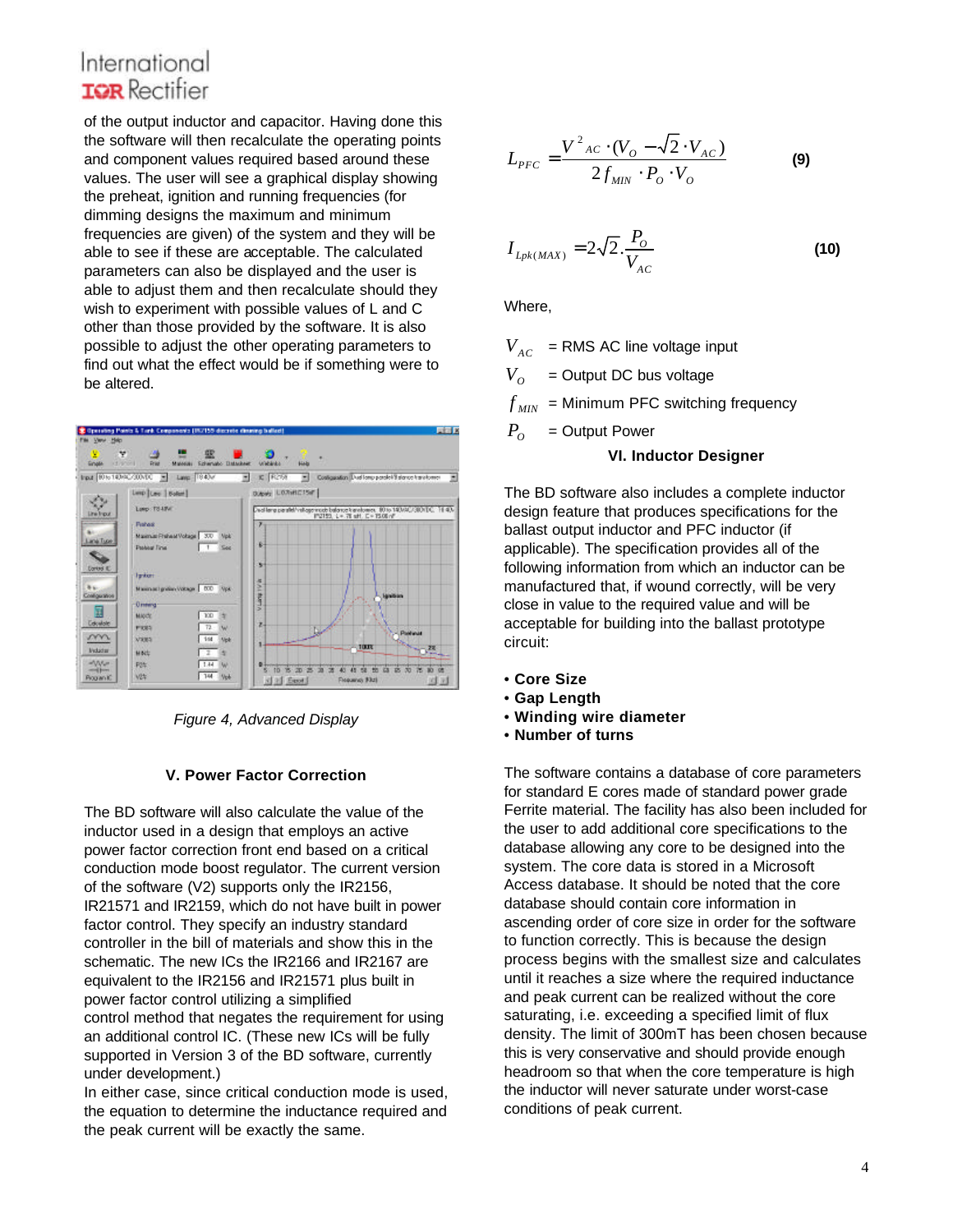The software also calculates the required wire diameter for the lamp running current and then works out whether the number of turns can be supported on the bobbin size available that will provide the correct inductance for the gap specified. The process begins with a small gap and calculates the number of turns then the peak flux density during ignition or worstcase peak current for a PFC inductor. If the flux density is too high a larger gap will be tried until a size of gap is found that will produce acceptable results. If no acceptable combination can be found the next size up of core will be tried, starting with a small gap and the process will take place again until the best solution is found. In this way the software saves the designer a considerable amount of time because this process actually carries out the calculations for many combinations until the optimum one is discovered.



*Figure 5, Inductor specification*

The software produces an inductor specification that can be printed out and sent directly to a coil winder. As in advanced mode of the ballast design part of the software, the inductor will allow the core size or gap size or both to be fixed. If the core size is fixed then the software will calculate the gap size that will produce the best result and display the peak flux density, giving a warning if it is above 300mT. The same will happen if the gap size is fixed, the minimum size of core that may be used with this gap will be output.

In the case of both core and gap being fixed the software will simply calculate the number of turns and the peak flux density under worst-case conditions of peak current.

The number of turns required for an inductor with a specific core size and gap is give by:

$$
N = \sqrt{\frac{L}{A_L}}
$$
 (11)

The Al value can be calculated from:

$$
A_{L} = \frac{\mathbf{m}_{b} \cdot \mathbf{m}_{l} \times 10^{-6}}{\sum_{l} (l / A)} \text{ (nH)} \tag{12}
$$

Where  $m$ <sup>*i*</sup> varies depending on the size of the gap and be calculated from:

$$
\mathbf{m}_l = \frac{\mathbf{m}_l}{1 + \left(\frac{G \cdot \mathbf{m}_l}{l_e}\right)}
$$
(13)

The peak flux density is given by:

$$
B_{MAX} = \frac{N \cdot A_L \cdot I_{MAX}}{A_e}
$$
 (14)

#### **Summary**

The lighting group at I.R. has developed a unique and extremely useful design tool aimed at assisting our customers and reducing the development time required. It has been fully tested and has produced excellent results with ballast circuits that function without many of the common problems experienced by designers. It saves time and tedious repetitive work on the part of engineers and reduces the possibility of